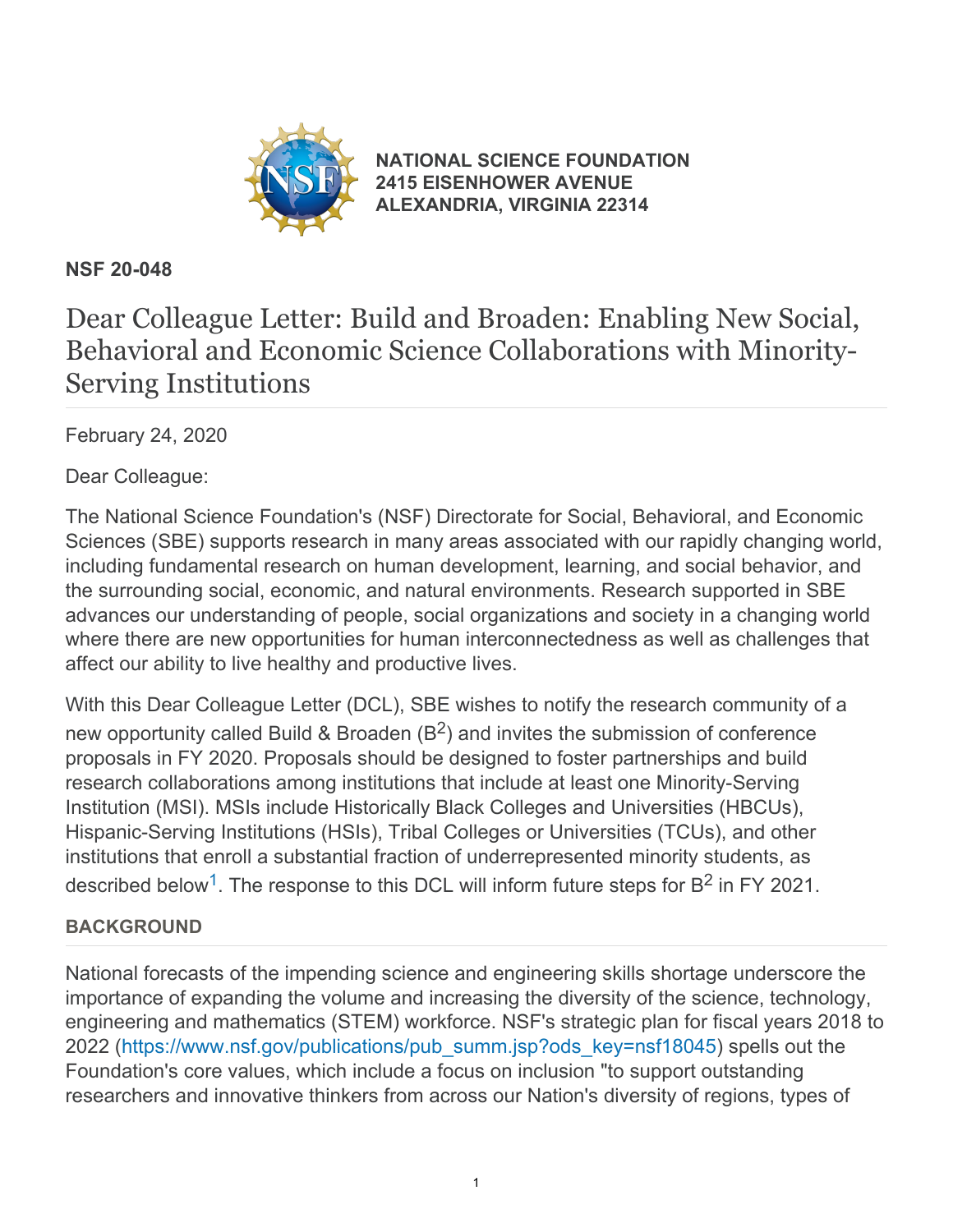organizations, and demographic groups." The demand for these skills currently exceeds the supply of graduates. HBCUs, HSIs, TCUs and other MSIs can make a considerable contribution to educating and training science leaders for U.S. economic growth and competitiveness. Yet NSF has received comparatively low numbers of grant proposals from MSIs in scientific areas that SBE supports. With relatively few competitive proposals submitted, NSF is limited in its ability to invest in SBE-related research, and associated capacity building activities, at these institutions. With its emphasis on broadening participation at MSIs, Build and Broaden is designed to mitigate this problem.

#### **BUILD AND BROADEN (B2)**

The goal of this DCL is to encourage partnerships with and among MSIs in order to promote fundamental research, perspectives, and ideas in the SBE sciences. NSF's hope is that this new initiative will build capacity at MSIs for SBE-related research and provide researchers with new ways to diversify and energize their research teams. NSF anticipates funding up to 10 conferences pursuant to this DCL, subject to the availability of funds and the quality of proposals received.

Proposals may address any of the scientific areas supported by SBE. Proposals can come directly from HBCUs, HSIs, TCUs and other MSIs, or from any other NSF-eligible research entity. Proposers are strongly encouraged to plan to host and design conferences at the MSI campus identified in the proposal.

#### **DEADLINE DATE AND SUBMISSION INSTRUCTIONS**

Proposals must be prepared and submitted in accordance with the guidelines contained in the NSF Proposal & Award Policies & Procedures Guide (PAPPG). The proposal title must start with "Build and Broaden:".

Proposals in response to this DCL are due June 8, 2020. Guidance on preparation of conference proposals is provided in [PAPPG Chapter II.E.7](https://www.nsf.gov/pubs/policydocs/pappg19_1/pappg_2.jsp#IIE7). Proposals may be submitted via Fastlane or Grants.gov. NSF anticipates that all awards will be made by summer 2020.

Questions about this DCL should be directed to the following e-mail address: [sbe](mailto:sbe-buildandbroaden@nsf.gov)[buildandbroaden@nsf.gov](mailto:sbe-buildandbroaden@nsf.gov).

Arthur Lupia Assistant Director Directorate for Social, Behavioral and Economic Sciences

Kellina Craig-Henderson Deputy Assistant Director Directorate for Social, Behavioral and Economic Sciences